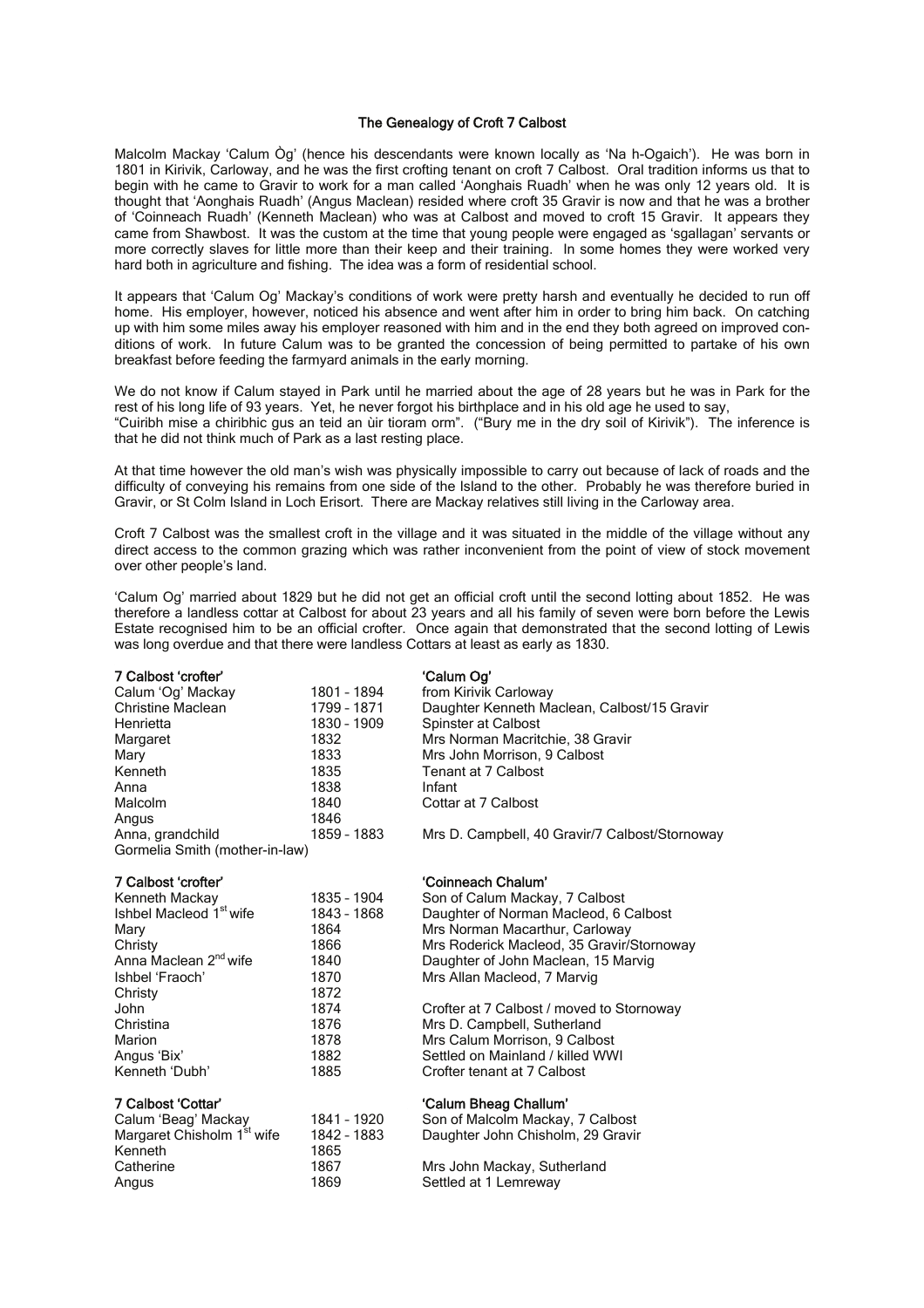| Christy                           | 1871 | Mrs John Mackay, Glasgow         |
|-----------------------------------|------|----------------------------------|
| John 'Tailor'                     | 1874 | Sailor, died middle age          |
| Malcolm                           | 1877 | Infant                           |
| Peter                             | 1879 | Married C. Morrison, 57 Leurbost |
| Kate                              |      |                                  |
| Anna Macleod 2 <sup>nd</sup> wife | 1842 | from Achmore                     |
| Donald                            | 1885 | Infant                           |

Calum 'Beag' Mackay, 1841, was an office bearer in the Park Free Church congregation at Gravir. When the old prayer house at croft 6 Calbost fell into disuse in the first decade of the 20<sup>th</sup> century, Calum Beag's house was used as the weekly village prayer house until a new one was built about 1926 on a feu on Croft 14 Calbost. That prayer house at 14 Calbost was extended twice because of the way it was overcrowded on the Sunday evenings. It was again refurbished about 1970 and it is still in good condition at present in the 1990s but it has not been used since about 1980.

| 7 Calbost 'Cottar'       |             | 'Domhnuill Na Chàbaig'                             |
|--------------------------|-------------|----------------------------------------------------|
| Donald Campbell          | 1858        | Son of Murdo Campbell, 40 Gravir                   |
| Anna Mackay              | 1859        | Daughter Kenneth Mackay, 7 Calbost                 |
| Murdo                    | 1884        | Died early                                         |
| Christy                  | 1886        | Married in Glasgow                                 |
| Mary                     | 1888        | Spinster at Stornoway                              |
| Malcolm 'Ruadh'<br>noway | 1890        | Married Marion Morrison, S. Bragar at Stor-        |
| Calum 'Donn'             | 1893        | Settled in Stornoway                               |
| Ina                      | 1894        |                                                    |
| Angusina                 | 1896        | Mrs Donald Montgomery, Ranish at Marybank          |
| Katie Ann                | 1899        | Married on Mainland                                |
| Peggy                    |             | Married in Glasgow                                 |
| 7 Calbost (Temporary)    |             | 'Padruig Chalum Bhig'                              |
| Peter Mackay             | 1879        | Son of Calum 'Beag' Mackay, 7 Calbost              |
| Christina Morrison       | 1880 - 1917 | Daughter George Morrison, 57 Leurbost, died age 37 |
| Duncan                   | 1901 - 1921 | Died at age 19                                     |
| Margaret Mary            | 1902 - 1919 | Died at age 17                                     |
| Jean Ann                 | 1905 - 1934 | Mrs Alastair Drummond, Marybank, died age 29       |
| Alexina                  | 1906 - 1993 | Emigrated to Australia at 17yrs, married, died 86  |
| Johanna                  | 1908 - 1908 | Infant                                             |
| Isabella                 | 1909 - 1932 | Died at age 22.                                    |

Peter Mackay, 1879, lived with his father in Calbost for a while before the family went to live at 57 Leurbost. Peter emigrated as a shepherd to South America shortly after his last child was born in 1909. His daughter Alexina emigrated to Australia at the age of 17 years in 1924. She married there and lived to the age of 87 when she died in 1993. She returned to Lewis once or twice and so did her daughter Margaret Isobel Noy.

| 7 Calbost 'Cottar' |      | Allan 'Marnaid'                             |
|--------------------|------|---------------------------------------------|
| Allan Macleod      | 1865 | Son of John Macleod, 7 Marvig               |
| Ishbel Mackay      | 1870 | Daughter of Kenneth Mackay (Sen), 7 Calbost |
| Ina                |      | Mrs McNaughton, Stornoway                   |
| John               |      | Settled in Glasgow                          |
| Aline              |      | Mrs Macaulay, Ranish at Stornoway           |

The family of Allan (Marnaid) Macleod, 1865, lived at 7 Marvig for a while before moving to 7 Calbost. Later on they moved to the Stag in Stornoway where they entertained and accommodated numerous people from Lochs. 'Fraoch' as Ishbel was affectionately known worked at the herring fishing all her life.

| 7 Calbost 'Crofter'   |      | lain Choinneach Challum 'An Caoran'       |
|-----------------------|------|-------------------------------------------|
| John Mackay           | 1874 | Son of Kenneth Mackay 'senior', 7 Calbost |
| Peggy Mackenzie       | 1878 | Daughter of Kenneth Mackenzie, 5 Cromore  |
| Mary                  | 1902 | Married in Edinburgh                      |
| Christy Ann           | 1904 | Mrs Macaulay, Stornoway                   |
| Kenneth               | 1908 | Married in Stornoway                      |
| Peggy                 | 1909 | Mrs Maclennan, Back, at Stornoway         |
| Ina                   | 1911 | Mrs M Maciver in Stornoway                |
| Johanna               | 1913 | Married in Stornoway                      |
| <b>Christy Maggie</b> | 1917 | Mrs Gilles Ardrossan                      |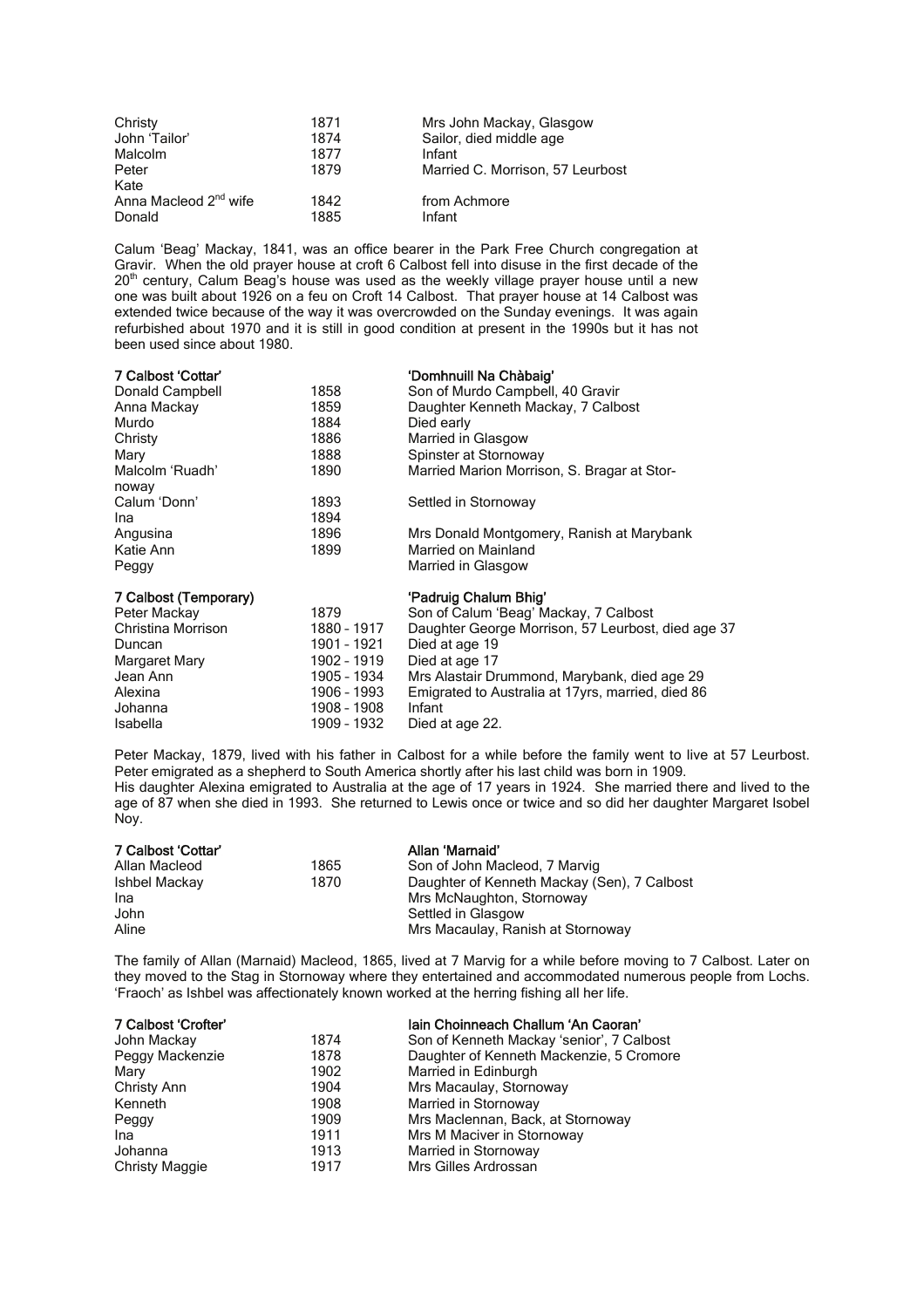John Mackay 1874 was a weaver / fisherman and village merchant, but because of the poor prospects in the herring fishing in the 1920s the family moved to Stornoway where John worked as a warper fulltime with the small producer, Mssrs. Maclennan & Maclennan, at Bayhead, Stornoway.

| 7 Calbost 'Crofter' |      | 'Coinneach Dubh'                                     |
|---------------------|------|------------------------------------------------------|
| Kenneth Mackay      | 1885 | Son of Kenneth Mackay 'senior', 7 Calbost            |
| Johanna Macleod     | 1890 | Daughter John Macleod, 3 Calbost                     |
| Ina                 |      | Died, age about 9 years                              |
| Mary                |      | Mrs Calum Macleod. Point at Edinburgh                |
| Kenneth             | 1916 | Free Church Minister at Bracadale, Skye              |
| John Angus          | 1917 | Emigrated to Australia, returned, settled in Glasgow |
| Ina                 |      | Mrs Alastair Graham, Borve                           |
| Chrissie Ann        |      | Mrs Bryce, Edinburgh                                 |
| Muriel              |      | Died age about 11/2 years                            |
| Johanna             |      | Mrs D. Nicolson, 9 Orinsay / Edinburgh               |
| Infant              |      |                                                      |

Kenneth Mackay, 'Coinneach Dubh', 1885, was one of the five landless Calbost raiders that, along with others from Lemreway, raided Steimreway and prepared to occupy that former crofting township. Mr Mackay was the skipper of the sail boat, 'Ribhinn Donn' which was taking building material and the five prospective Calbost settlers to Steimreway when they were caught in a gale and the small boat they were towing foundered and two young Calbost men were drowned. Iain Morrison aged 19, son of Neil Morrison, 9 Calbost, and Iain Morrison aged 20, son of Donald Morrison, 9 Calbost. Four of the five Calbost families abandoned the Steimreway resettlement scheme. Only Donald Morrison, 9 Calbost, went forward and lived in Steimreway for the rest of his life until after his wife died and he went to live with his daughter Gormellia at Glebe Keose about 1942



A view of Calbost from the road to crofts 8 and 9.

'Tigh Choinneach Dubh', Kenneth Mackay's house on croft 7, centre. Beyond that is 'Tigh Glady', Alastair Mackenzie, croft 12 and above that in the hill is his father's house 'Tigh Dhomhnuill Bhig', also croft 12.

Next to the left is 'Tigh Mhurchaidh Choinneach', Murdo Nicolson croft 11 and a little to the left of that is his father's house, Kenneth Nicolson croft 11 the first white house in Calbost (a conversion from thatched house).

On the extreme left is croft 10 with Murdo Finlayson's new small house and the ruins of Donald Finlayson's to the right of it and the ruins of Alastair Finlayson, Roderick Finlayson and Angus Finlayson to the left of it.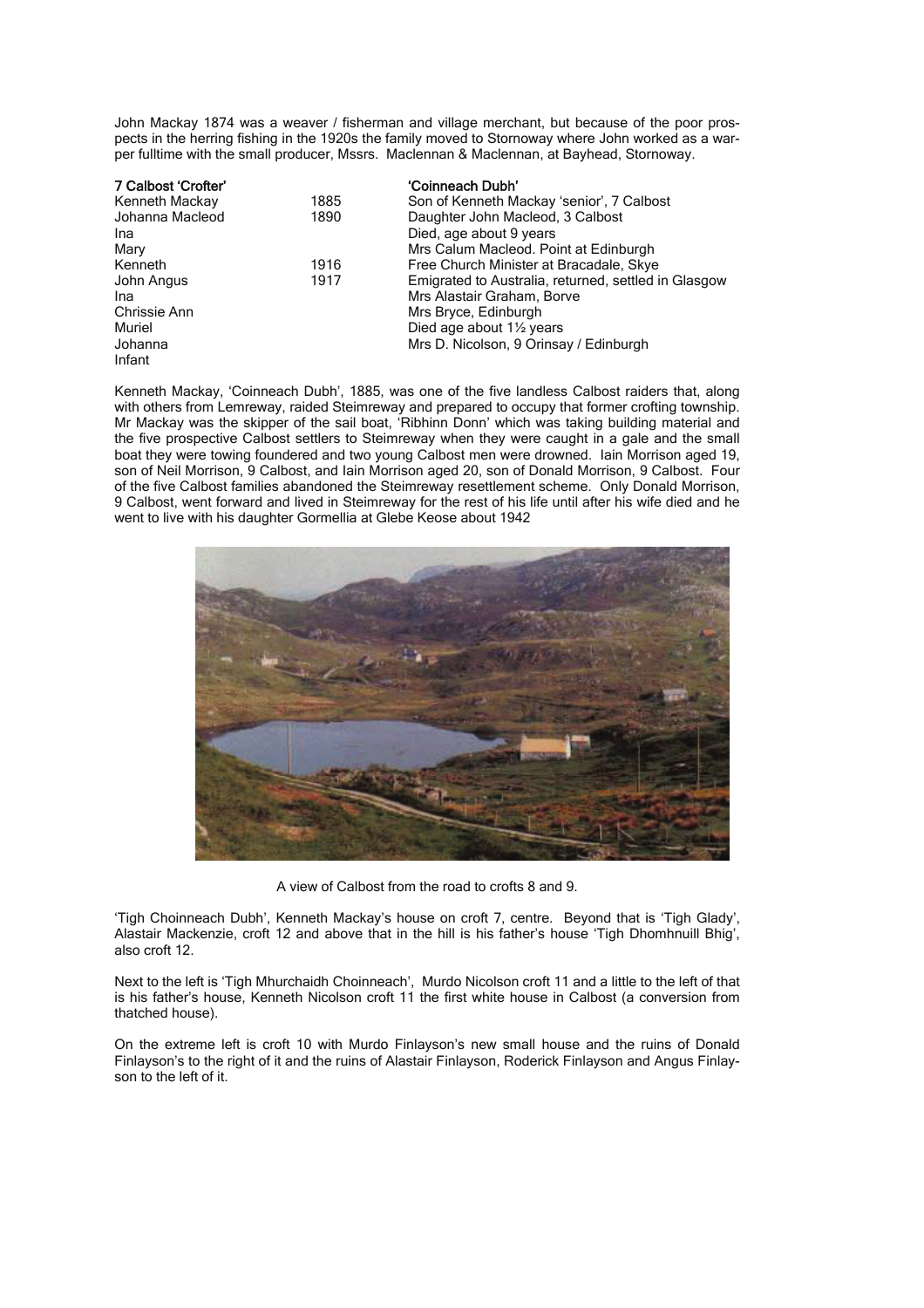

The head of the family, Kenneth Mackay 'Coinneach Dubh Choinneach Challum', 1885, 7 Calbost, with his eldest daughter Mary 1913



John Angus, 1917, emigrated to Australia, returned and settled in Glasgow

# John Angus Mackay, Calbost

any friends were saddened his many friends in Lewis, to hear of the death of John<br>Angus Mackey at his heten at<br>Castlemilk Road, Croftfoot, Glasgow<br>on Sunday 13th August 1995 at the age of 78 years.

of 78 years.<br>Of a homoma and friendly nature and tem-<br>Of a homoma, the always amoned whatever compared to be in, with his witty<br>rechanges and repartes. Affectionarily known<br>as,"An boan Feals". he will be sorrly minod by hi Glassrow

п

×,

Needstrom from Lemmeway and setting in<br>
Gluegow.<br>
The was a regular smoul visitor to Lewis<br>
where he distributy without each properties that the properties<br>
where in Park and almost every house in order<br>
to smoul in each

his many friends in Lewis.<br>
Solve Angue served in the Membaut Navy<br>
Joinn Angue served in the Membaut Navy<br>
sharing the Second World War and he and his<br>
whigmaster and cousin Alasdair Morrison<br>
"Shammar" 9 Calbost mavies

Cumberland" and "1.8 Michael E."<br>
We said to the non-zero determined the non-zero of our annicable school friend an extend our own and<br>
the community's conditeness to his wife,  $\Delta_{\rm gPP}$ , his damp<br>  $\Delta_{\rm gPP}$ , his dample  $\frac{1}{11}$ 

fives. His ordy brother Rev. Kenneth Mackay, why was the Free Church minister at Bucadale, Skye, prodocensed him He puseed may in January 1993 at the age of 76 years, as did hit elder sizer Mary who died at Leith John Ang

AME.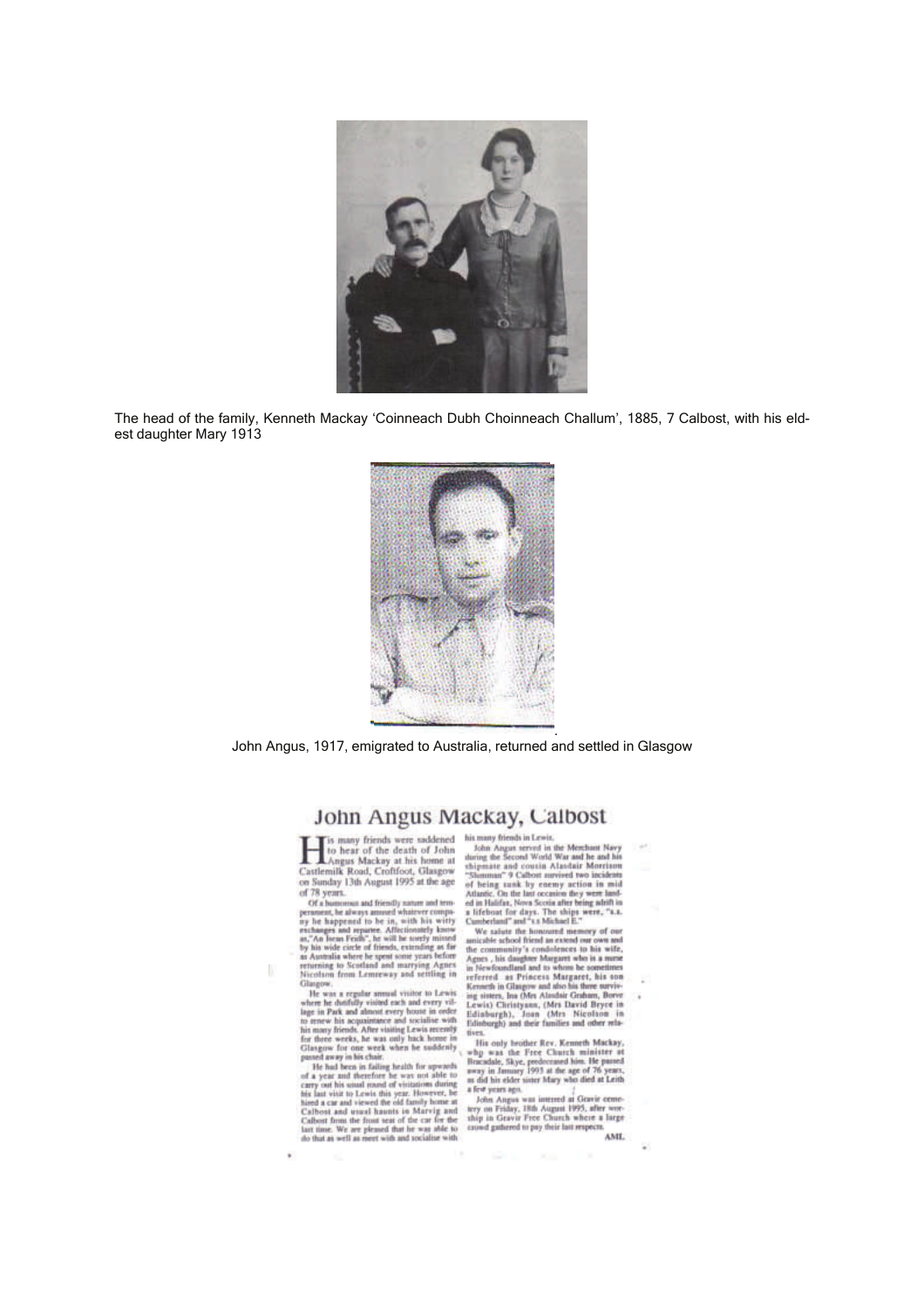

Left: Ina, 1919, married Alasdair Graham and settled in Borve, Lewis.

Right: Christyann, 1922, became Mrs Bryce and settled in Edinburgh.





Above: Joan, 1925, became Mrs Nicolson and settled in Edinburgh.

![](_page_4_Picture_6.jpeg)

Left: Kenneth, 1916, the eldest son, referred to elsewhere as the Free Church Minister at Bracadale in Skye.

They lost two girls, Ina at the age of nine years and Muriel at the age of one and a half years. 'Coinneach Dubh' Mackay was one of five Calbost landless families, who along with others from Lemreway etc. land raided Steimreway in 1922. He was the skipper of the sailing boat 'Ribhinn Donn' which the Calbost land raiders used to transport building material to Steimreway in November 1922 when a gale blew up and the small boat they were towing foundered and the two young men in it, Iain Morrison (Neil) and his cousin Iain Morrison (Donald) aged 19 and 20 respectively drowned.

Four of the Calbost land raiding families withdrew after the drowning accident and spent the rest of their lives in grossly overcrowded conditions in Calbost.

Subsequently, Kenneth Mackay's two sons served in the armed forces during the Second World War, Kenneth in the Royal Air Force in India and elsewhere, John Angus as an Able Seaman in the Merchant Navy where he survived sinking by enemy action in the North Atlantic on two occasions.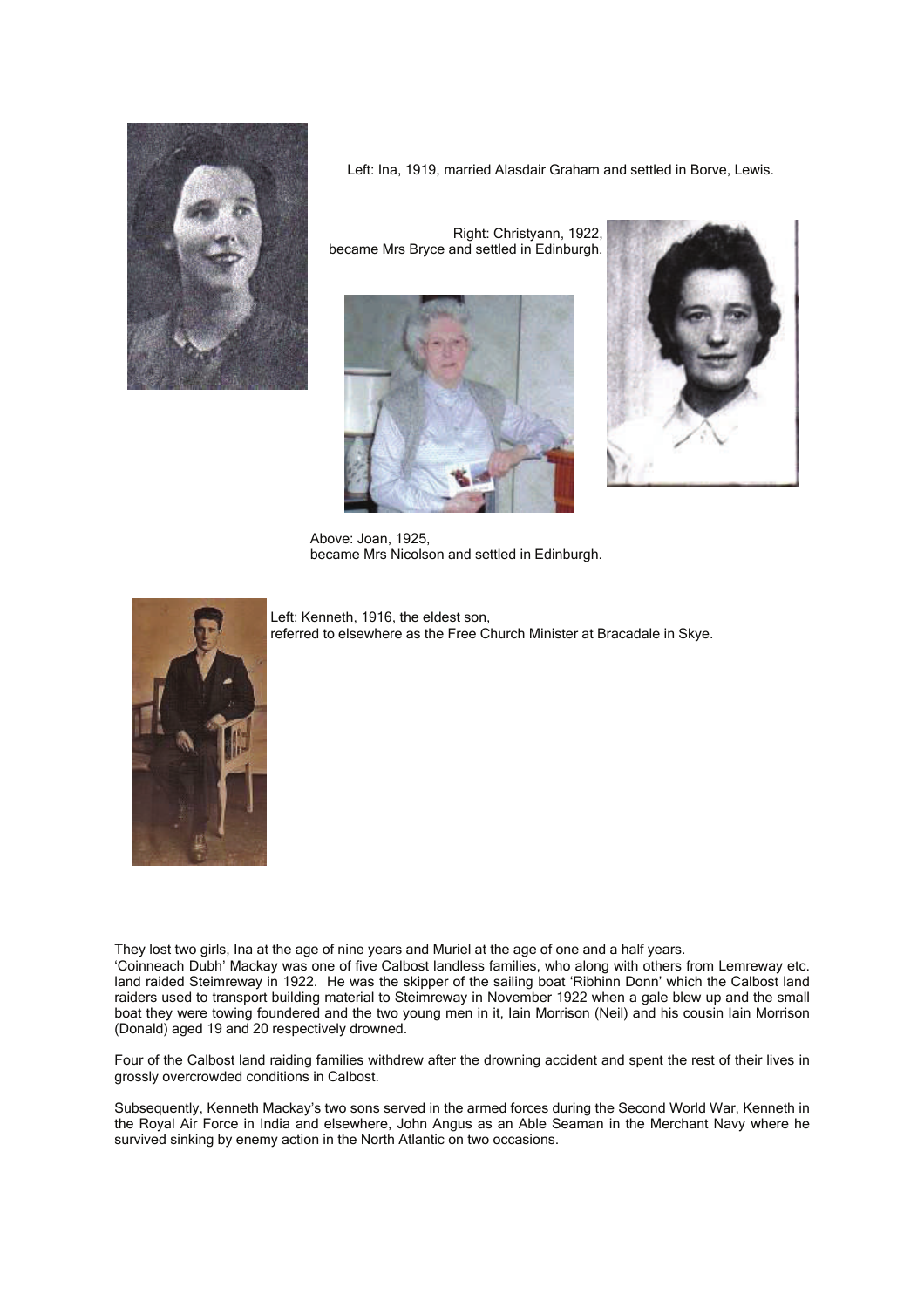![](_page_5_Picture_0.jpeg)

Christyann Mackay, 7 Calbost, and husband David Bryce on their wedding day in Edinburgh

![](_page_5_Picture_2.jpeg)

Joan Mackay, 7 Calbost, and her husband Donald Nicolson, 9 Orinsay on their wedding day in Edinburgh.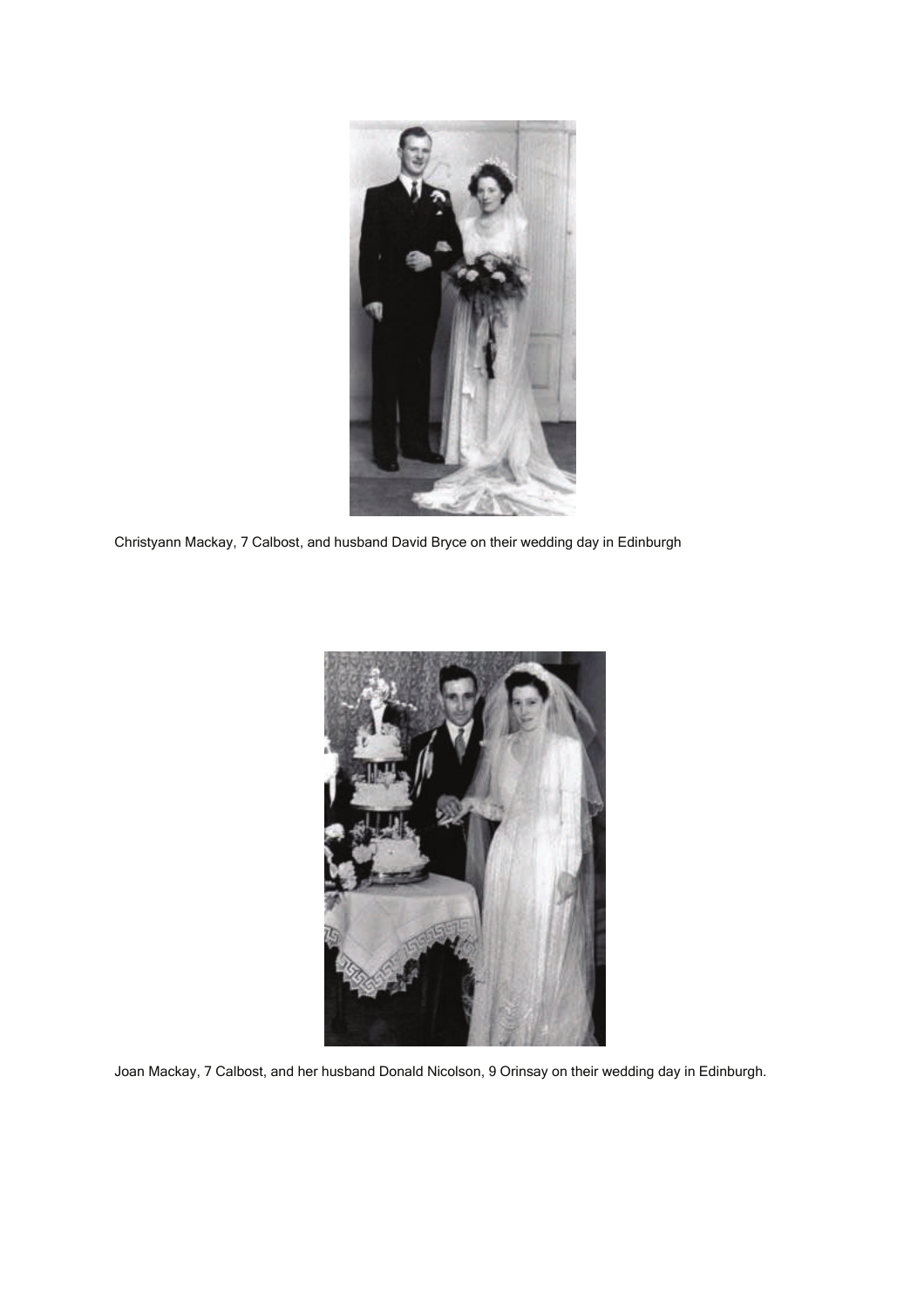![](_page_6_Picture_0.jpeg)

From left:

Rev. Kenneth Mackay, 7 Calbost; brother of the groom John Angus Mackay, 7 Calbost, the groom; Agnes Nicolson, 20 Lemreway, the Bride; Dr Rev Murdo Kennedy Macleod, 3 Calbost, uncle of the groom; Johnnie Nicolson, 20 Lemreway, brother of the bride.

![](_page_6_Picture_3.jpeg)

Kenneth Mackay 'Coinneach Dubh', 1885, 7 Calbost Angus Mackay 'Bix', 1882, 7 Calbost, killed in the First World War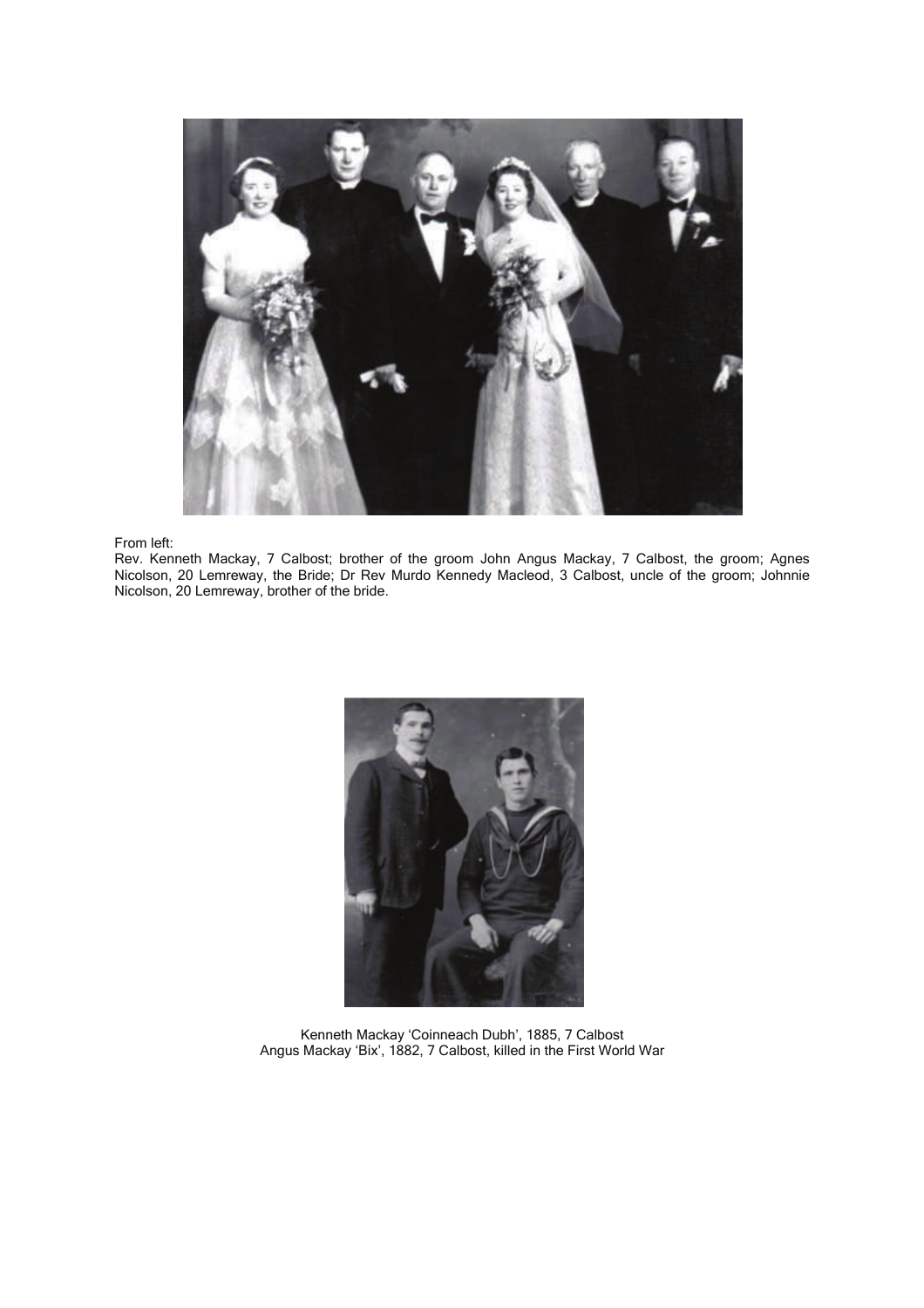![](_page_7_Picture_0.jpeg)

Left: Christina Mackay, 1876, 7 Calbost, daughter of Kenneth Mackay senior 'Coinneach Challum Òg', from the second marriage to Ann Macleod from 15 Marvig. Christina married Donald Campbell, Sutherland and settled there. Her brother, Angus 'Bix', 1882, was married also in the North of Scotland. He was killed in the First World War. Christina is seen here at Fraserburgh as a well dressed herring fisher lass on a night out.

![](_page_7_Picture_2.jpeg)

Above right: Another trio of well dressed Calbost fisher lassies at Fraserburgh. On the right is Marion Mackay, 1878, 7 Calbost, a sister of the above Christina Mackay. Subsequently she married Malcolm Morrison, 9 Calbost. Centre - of the group of three - is Ann 'Ruadh' Mackenzie, 1877, 12 Calbost (she remained at home unmarried). Left - in the group is Joan Macleod 'Seonag Iain an Choinneach', 1890, 3 Calbost, who subsequently married Kenneth Mackay 'Coinneach Dubh', 7 Calbost,. In their youth these ladies all dressed well and in the current style.

> Peter Mackay, 1879, son of 'Calum Beag Chalum Òg', 7 Calbost, and his wife Christy Morrison, 1880 – 1917, 57 Leurbost.

> > Peter and Christy married in 1901 they had a family of five girls and a boy.

![](_page_7_Picture_6.jpeg)

At that time social conditions in Lewis were pretty harsh due to gross overcrowding brought about by the landuse policy of the landowner. That resulted in poor housing where tuberculosis thrived. Also, lack of work in the first decade of the 20<sup>th</sup> century resulted in many men from Lochs responding to the recruiting drive for work on the sheep farms of South America. Peter emigrated to South America about 1911 and his wife died during the war years in 1917 as a result of T.B., which eventually took all his family except Alexine who emigrated to Australia in 1924 at the age of 18 years. She lived there to 1993, age 86 years. Peter himself died in South America.